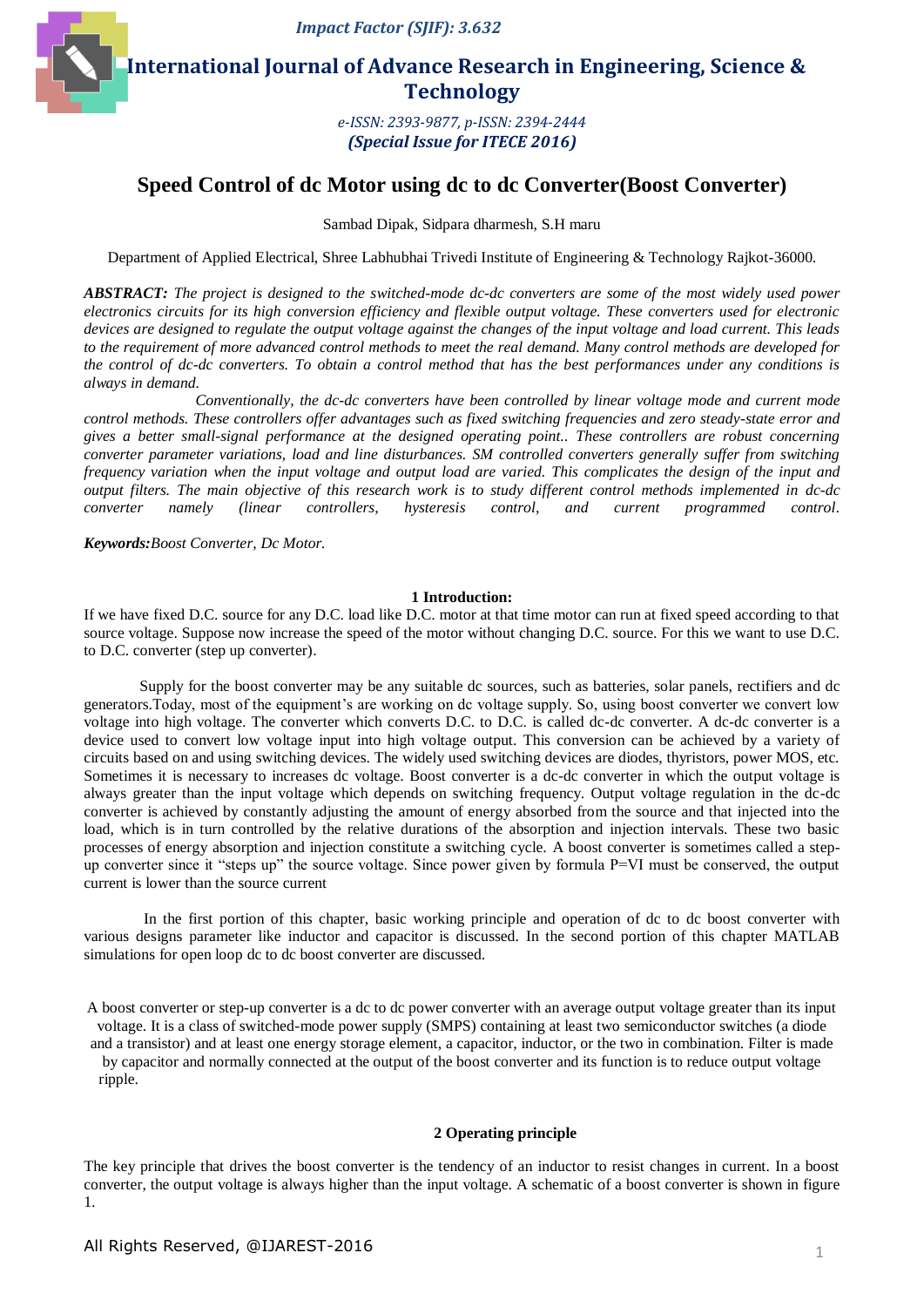The operation of a boost converter can be divided into two modes. First when the switch is closed, current flows through the inductor in clockwise direction and the inductor stores the energy. Polarity of the left side of the inductor is positive .

Second, when the switch is opened, current will be reduced, as the impedance is higher. Therefore, change or reduction in current will be opposed by the inductor. Thus the polarity will be reversed (means left side of inductor will be negative now). As a result, two sources will be in series causing a higher voltage to charge the capacitor through the diode D.

If the switch is cycled fast enough, the inductor will not discharge fully in between charging stages, and the load will always see a voltage greater than that of the input source alone when the switch is opened. Also while the switch is opened, the capacitor in parallel with the load is charged to this combined voltage. When the switch is then closed and the right hand side is shorted out from the left hand side, the capacitor is therefore able to provide the voltage and energy to the load. During this time, the blocking diode prevents the capacitor from discharging through the switch. The switch must of course be opened again fast enough to prevent the capacitor from discharging too much.

Figure 1 shows a step-up or a PWM based boost converter. It consists of dc input voltage source VIN, boost inductor Lb, controlled switch Sb, diode Db, filter capacitor Cb, and load resistance Ro.



*Figure 1 Circuit diagram of a boost converter*

When the switch S is in the on state, the current in the boost inductor increases linearly and the diode D is off at that time. When the switch S is turned off, then energy stored in the inductor is released through the diode to the output RC circuit.

Using Faraday's law for the boost converter,

Vin D T = (Vo- Vin) (1-D) T (1.1)

Where Vin= Input voltage of the converter

Vo=Output voltage of the converter

D= Duty ratio

T= Time period

The output voltage equation is given by

$$
\mathbf{V_o} = \frac{\mathbf{V_{in}}}{1 - \mathbf{D}} (1.2)
$$

### *2.1 Design of Inductor and Capacitor for boost converter:*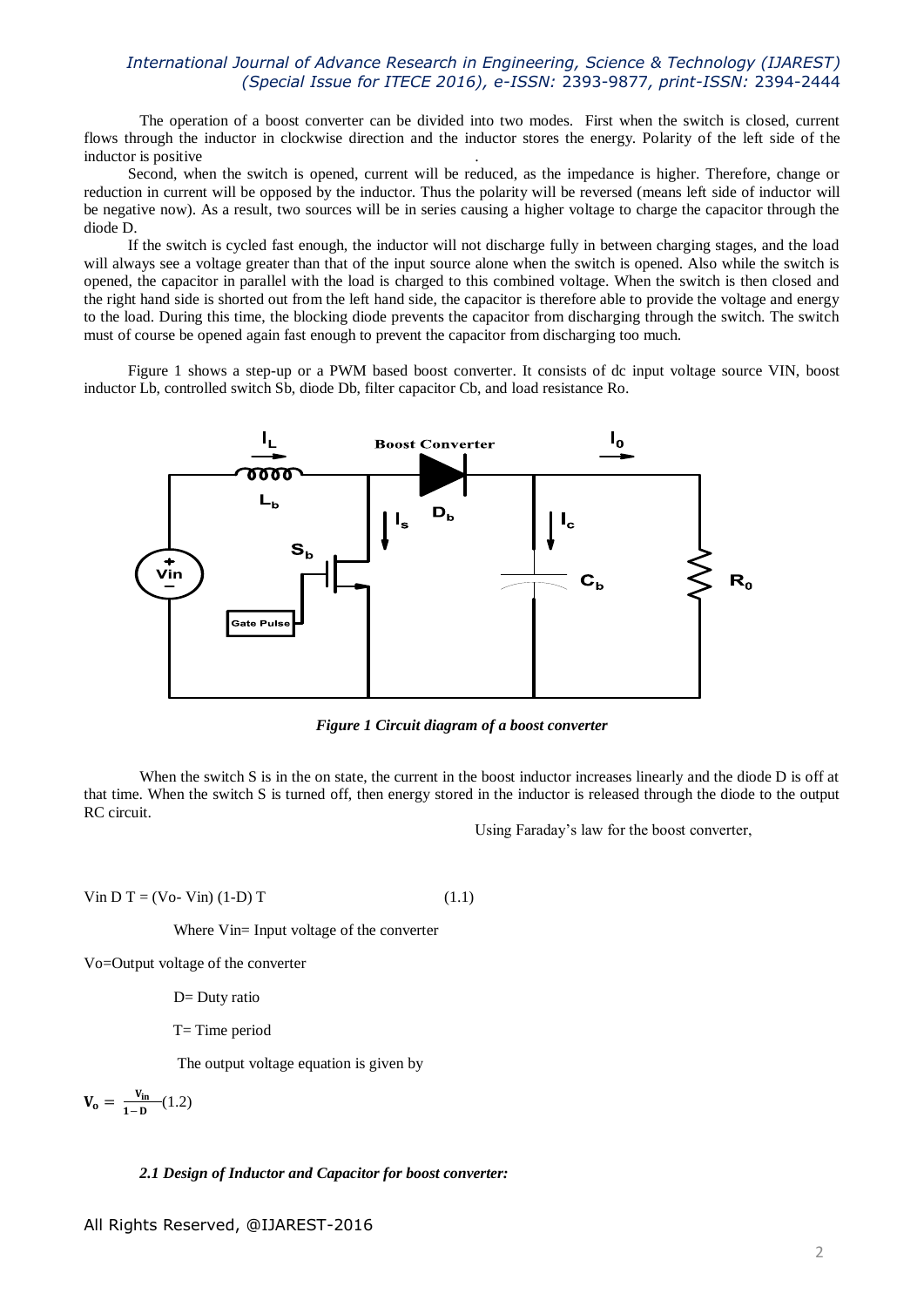For designing of boost converter following parameter design should selected properly to get desired operation from boost converter.

*2.1.1 Value of different parameters based on application*

The following parameters are needed to calculate the power stage:

- (1) Input voltage range:  $V_{\text{in (min)}}$  and  $V_{\text{in (max)}} = 8$  to 12 volts
- (2) Nominal output voltage:  $V_0 = 14.4$  volts
- (3) Load resistance R<sub>L</sub>= 14.4  $\Omega$
- (3) Maximum output current:  $I_{o \text{ (max)}} = 1$  A
- (4) Switching frequency  $f_s = 10$  KHz

This is necessary, because if these parameters are known the calculation of the power stage can take place. Also inductor ripple current should not be more than 10 % and capacitor ripple voltage should not be more than 3 %.

#### *Calculation of duty ratio*

(1) Taking input voltage  $V_{in} = 8$  volts

(2) Required output voltage  $V_0 = 12$  volts

$$
V_o = \frac{V_{in}}{1 - D}
$$

$$
10 = \frac{8}{1 - D}
$$

$$
D = 0.305
$$

#### *2.1.3 Calculation of inductance value*

During selection of inductor one should keep in mind is higher the inductor value, the higher is the maximum output current because of the reduced ripple current. And also lower the inductor value, the smaller is the solution size. Note that the inductor must always have a higher current rating than the maximum current because the current increases with decreasing inductance.

For the case where no inductor range is given, the following equation is a good estimation for the right inductor:

$$
L = \frac{V_{in} D}{\Delta I_L f_s} \tag{1.3}
$$

Where,  $V_{in}$  = Input voltage of the converter

 $V_0$  = Output voltage of the converter  $\Delta I_L$  = Inductor ripple current  $\Delta V_0$  = Output ripple voltage  $D = Duty$  ratio  $f_s$  = Switching frequency

By using above equation

$$
L = \frac{10 \times 0.305}{0.1 \times 10000}
$$
  

$$
L = 3.05 \text{ mH}
$$

#### *2.1.4 Calculation of capacitance value*

Best practice is to use low ESR capacitors to minimize the ripple on the output voltage. Ceramic Capacitors are a good choice if the dielectric material is X5R.

If the converter has external compensation, any capacitor value above the recommended value can be used, but the compensation has to be adjusted for the used output capacitance. With internally compensated converters, the recommended inductor and capacitor values should be used or the recommendations in the data sheet for adjusting the output capacitors to the application should be followed for the ratio of  $L \times C$ . With external

*2.1.2*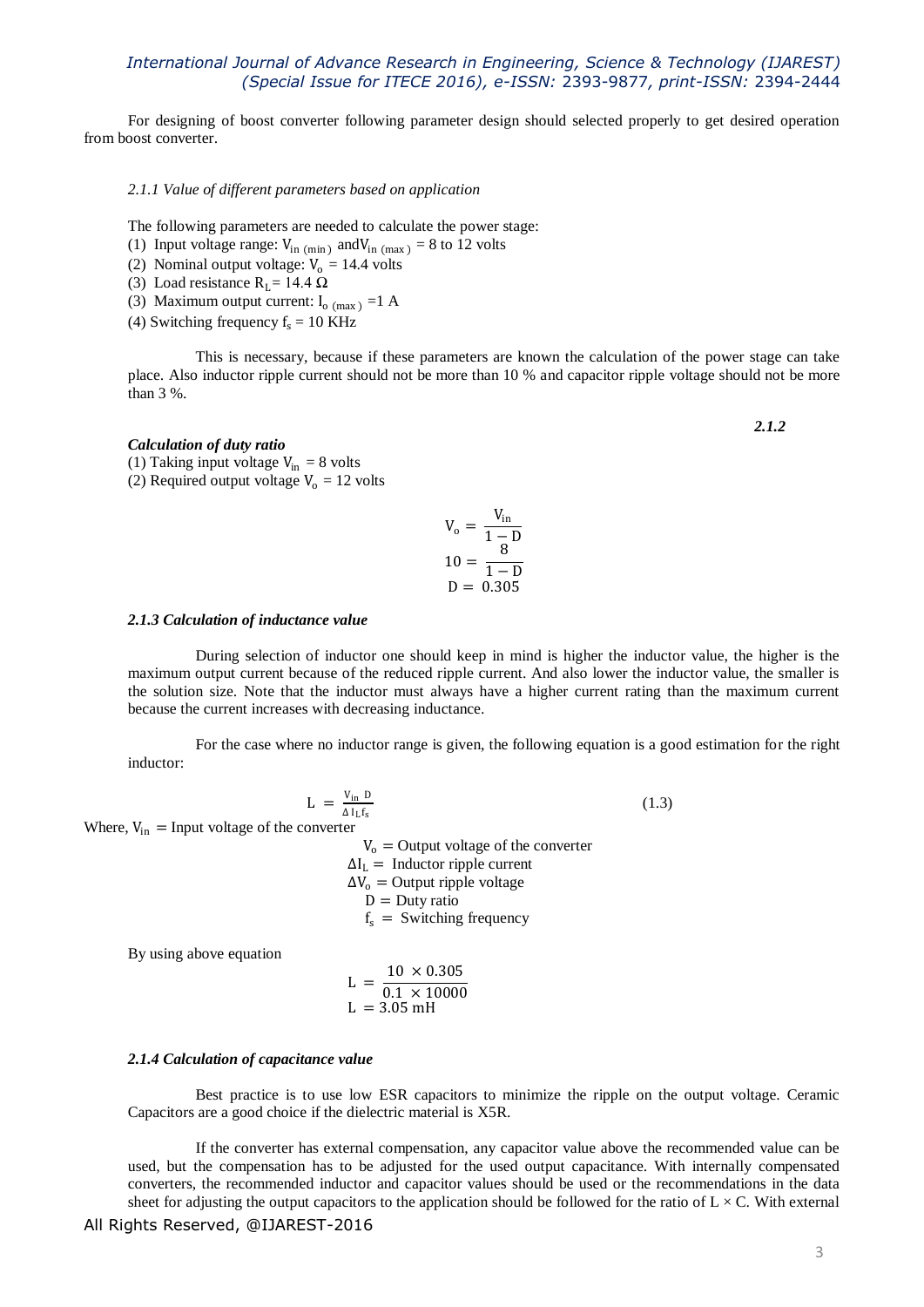compensation, the following equations can be used to adjust the output capacitor values for a desired output voltage ripple

$$
C = \frac{I_{o(max)} D}{f_s \Delta V_o}
$$
  
\n
$$
C = \frac{1 \times 3.05}{10000 \times 0.144}
$$
  
\n
$$
C = 211.8 \mu F
$$
 (1.4)

The ESR of the output capacitor adds some more ripples, given by the equation:

$$
\Delta V_{o(ESR)} = ESR \times (\frac{I_o}{1 - D} + \frac{\Delta I_L}{2})
$$
\n(1.5)

Where,

 $\Delta V_{o(ESR)}$  = Additional output voltage ripple due to ESR of capacitor

$$
ESR = Equivalent series resistance of capacitor \nIo = Output current \nD = Duty cycle
$$

 $\Delta I_L$  = Inductor ripple current

#### *2.1.5 Rectifier Diode Selection*

To reduce losses, Schottky diodes should be used. The forward current rating needed is equal to the maximum output current:

> $I_F = I_{o(max)}$ *(1.6)* Where,  $I_F$  = Forward current of the diode  $I_{o(max)}$  = Maximum output current

Schottky diodes have a much higher peak current rating than average rating. Therefore, the higher peak current in the system is not a problem. The other parameter that has to be checked is the power dissipation of the diode. It has to handle

$$
P_D = V_F \times I_F
$$
 (5.7)  
Where,  

$$
V_F = Forward voltage of the diode
$$

$$
I_F = Forward current of the diode
$$

#### **2.2 Simulation results**

In this portion open loop dc-dc boost converter and close loop dc-dc boost converter simulation results are presented with the help of MATLAB SIMULINK.

#### *2.2.1 Open loop dc-dc boost converter*

As shown in Fig.2 open loop dc-dc boost converter, we will observe boost output voltage with different input voltage. Basic components of the boost converter are inductor, capacitor, diode, semiconductor switch. The pulse generator provides the firing pulses to the semiconductor switch. Semiconductor switch MOSFET is used for switching as shown in fig.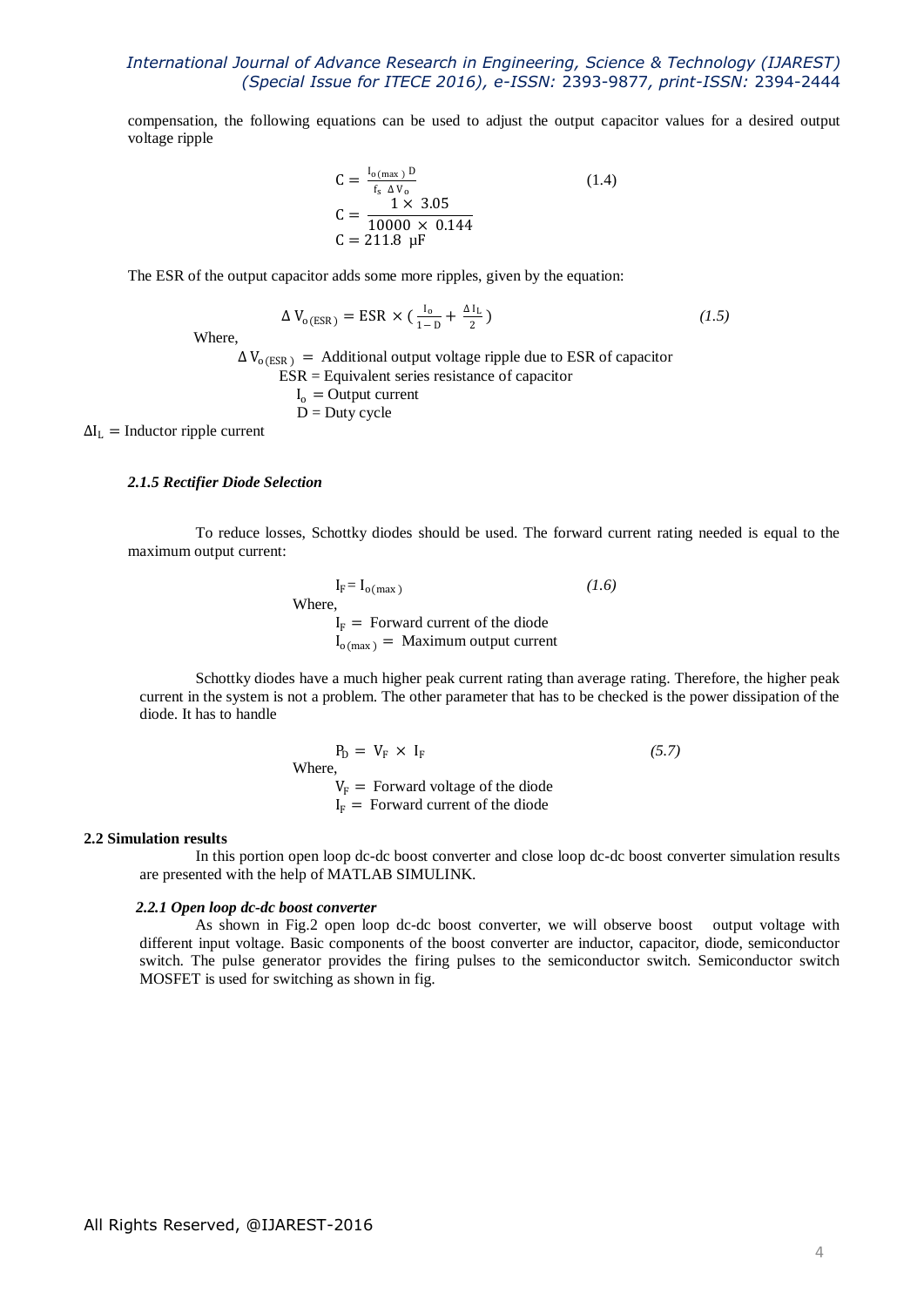

*Figure 2 MATLAB model of open loop boost converter*

### *2.2.2 Output result of open loop dc-dc boost converter*

Fig. 3 to fig.5 shows open loop dc-dc boost converter output voltage waveform for different input voltage. In fig. 3 input voltage  $V_{in} = 10V$ , we got output voltage  $V_{out} = 14.4 V$  and in fig. 4 input voltage  $V_{in} = 12V$ , we got output voltage $V_{out}$  = 17.7 Vand as shown in fig. 5 input voltage  $V_{in}$  = 14V, we got output voltage  $V_{out}$  = 20.5 V as shown



*Figure 3 Waveforms open loop boost converter for input voltage of 10 V*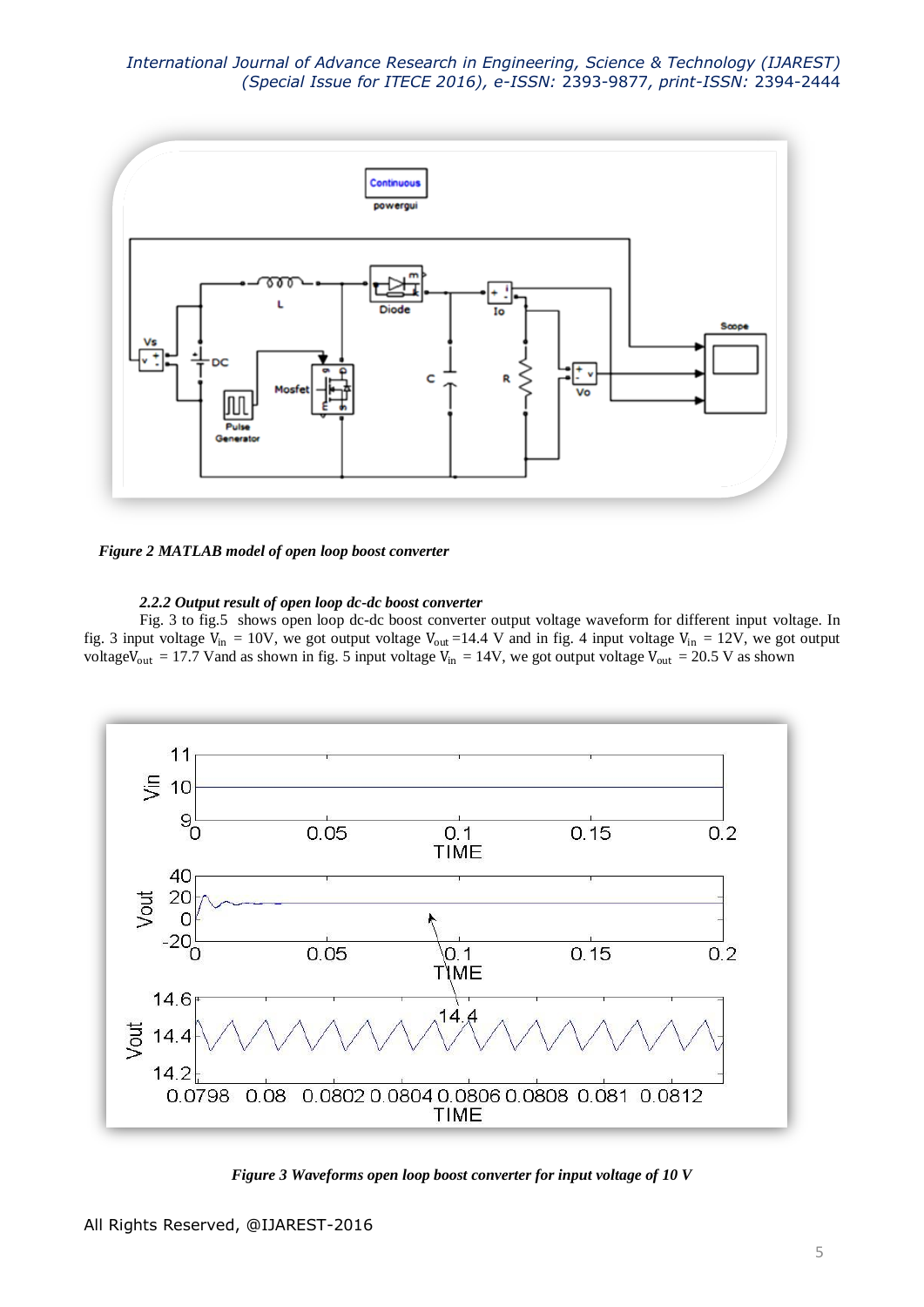

*Figure 4 Waveforms open loop boost converter for input voltage of 12 V*



*Figure 5 Waveforms open loop boost converter for input voltage of 14 V*